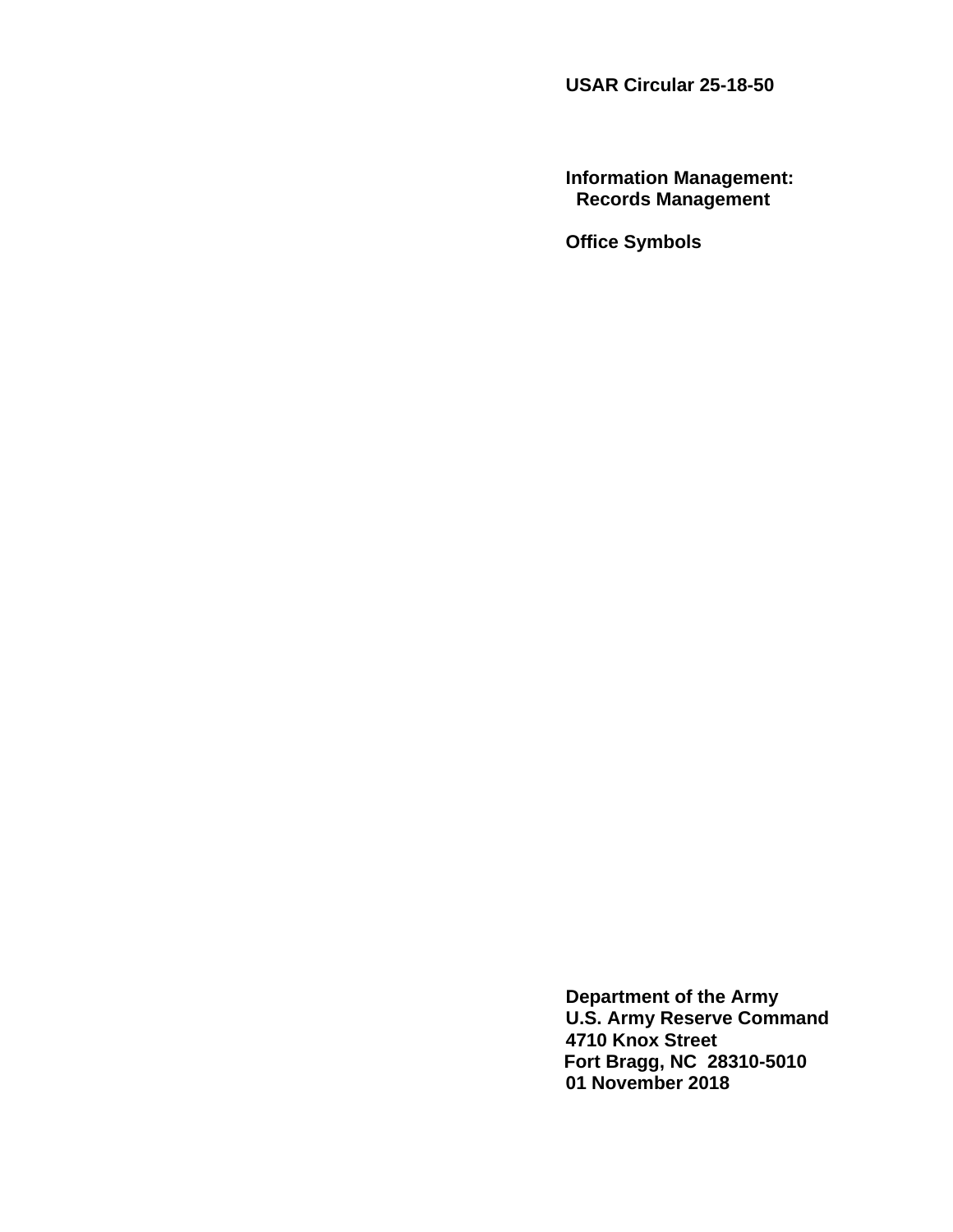# *SUMMARY OF CHANGE*

# **USAR Circular 25-18-50 Office Symbols**

This circular—

- ο Updates/lists office symbols for OCAR staff agencies and USARC Headquarters.
- ο Lists basic symbol for the USAR Geographical and Functional Commands (GFC).
- ο Explains construction of the office symbols.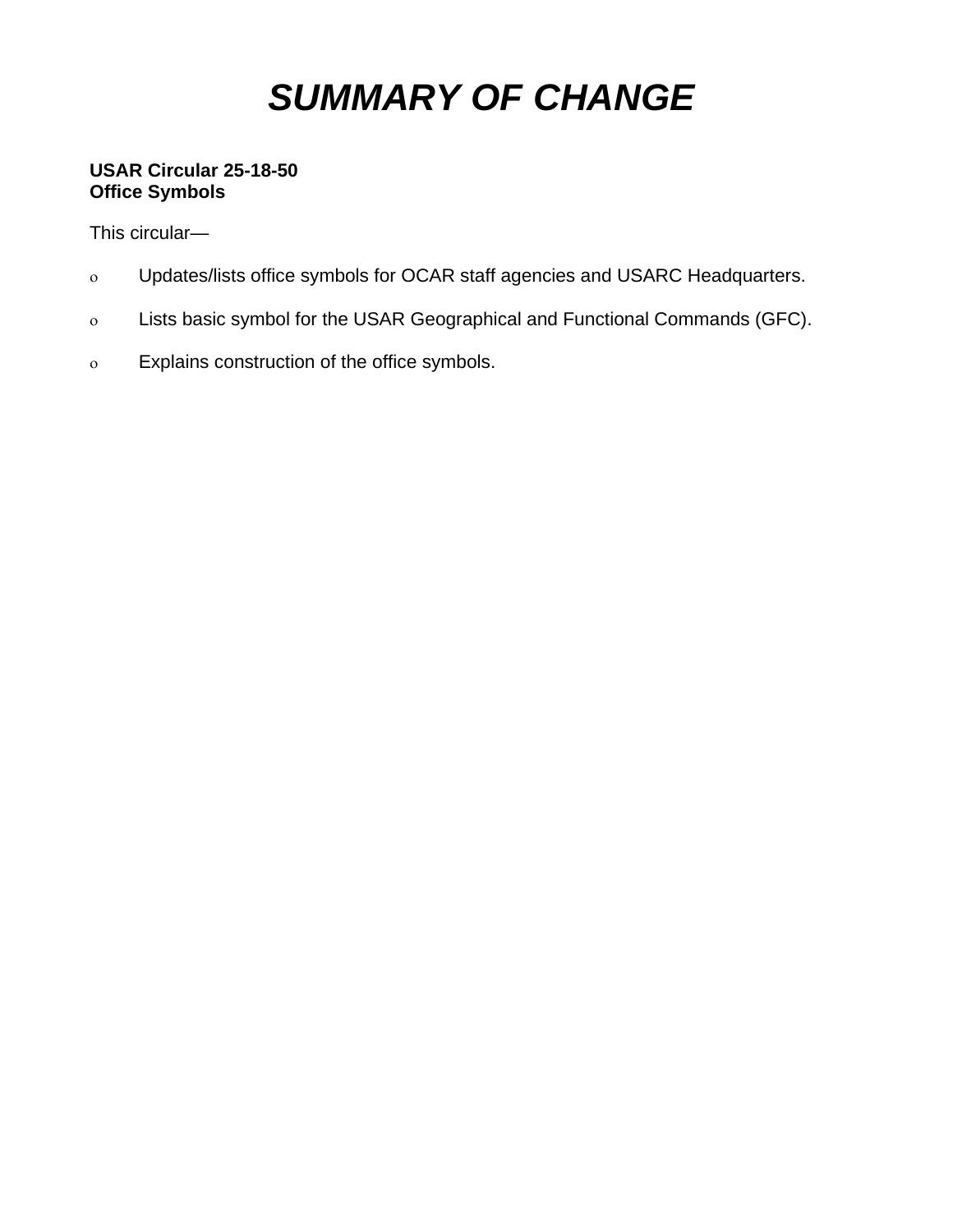**Department of the Army U.S. Army Reserve Command 4710 Knox Street Fort Bragg, NC 28310-5010 01 November 2018**

# **Expires 30 October 2020 USAR Circular 25-18-50**

Information Management: Records Management **OFFICE SYMBOLS** 

For the Commander:

ALBERTO C. ROSENDE Brigadier General, U.S. Army Chief of Staff

Official:

**LEE P. GEARHART** Colonel, AG Deputy Chief of Staff, G-1

**History.** This is the initial printing of USAR Circular 25-18-50. Previous edition, USAR Circular 25-15-50, 1 December 2015, is obsolete.

**Summary.** This circular updates/lists office symbols for Office of the Chief of Army Reserve (OCAR) located in Washington, DC or Fort Belvoir, VA; United States Army Reserve Command (USARC) Headquarters located at Fort Bragg, NC; and United States Army Reserve (USAR) Geographical and Functional Commands (GFC). Explains construction of the office symbols. Office symbols are effective upon assignment of the organization to the USAR.

**Applicability.** This circular applies to Headquarters, USARC; USAR GFCs, and direct reporting activities.

**Proponent and exception authority.** The proponent of this circular is the USARC Deputy Chief of Staff (DCS), G-1. The proponent has the authority to approve exceptions to this circular that are consistent with controlling law and regulations. The proponent may delegate this approval authority, in writing, to a division or office chief under their supervision within the proponent directorate.

**Supplementation.** Supplementation of this circular and establishment of agency, command, and installations forms are prohibited without prior approval from DCS G-1, Records Management and Publishing Branch (AFRC-PRR), U.S. Army Reserve Command, 4710 Knox Street, Fort Bragg, NC 28310-5010.

**Suggested improvements.** Users are invited to send comments and suggestions on DA Form 2028 (Recommended Changes to Publication and Blank Forms) directly to DCS G-1, Records Management and Publishing Branch (AFRC-PRR), U.S. Army Reserve Command, 4710 Knox Street, Fort Bragg, NC 28310-5010.

**DISTRIBUTION.** This publication is intended for command levels C, D, and E and is available in electronic format on the USARC SharePoint publications website located at https://arg 1 web/pubs/pubs/Pages/default. aspx Local reproduction is authorized.

j

**This circular supersedes USAR Circular 25�15-50, dated 1 November 2015.** 

#### **Contents**

Purpose - 1 , *page 1* References - 2, *page 1* Responsibilities - 3, *page 1*

#### **Appendixes**

A. OCAR and USARC Office Symbols, *page 1* B. GFC Office Symbols, *page 3*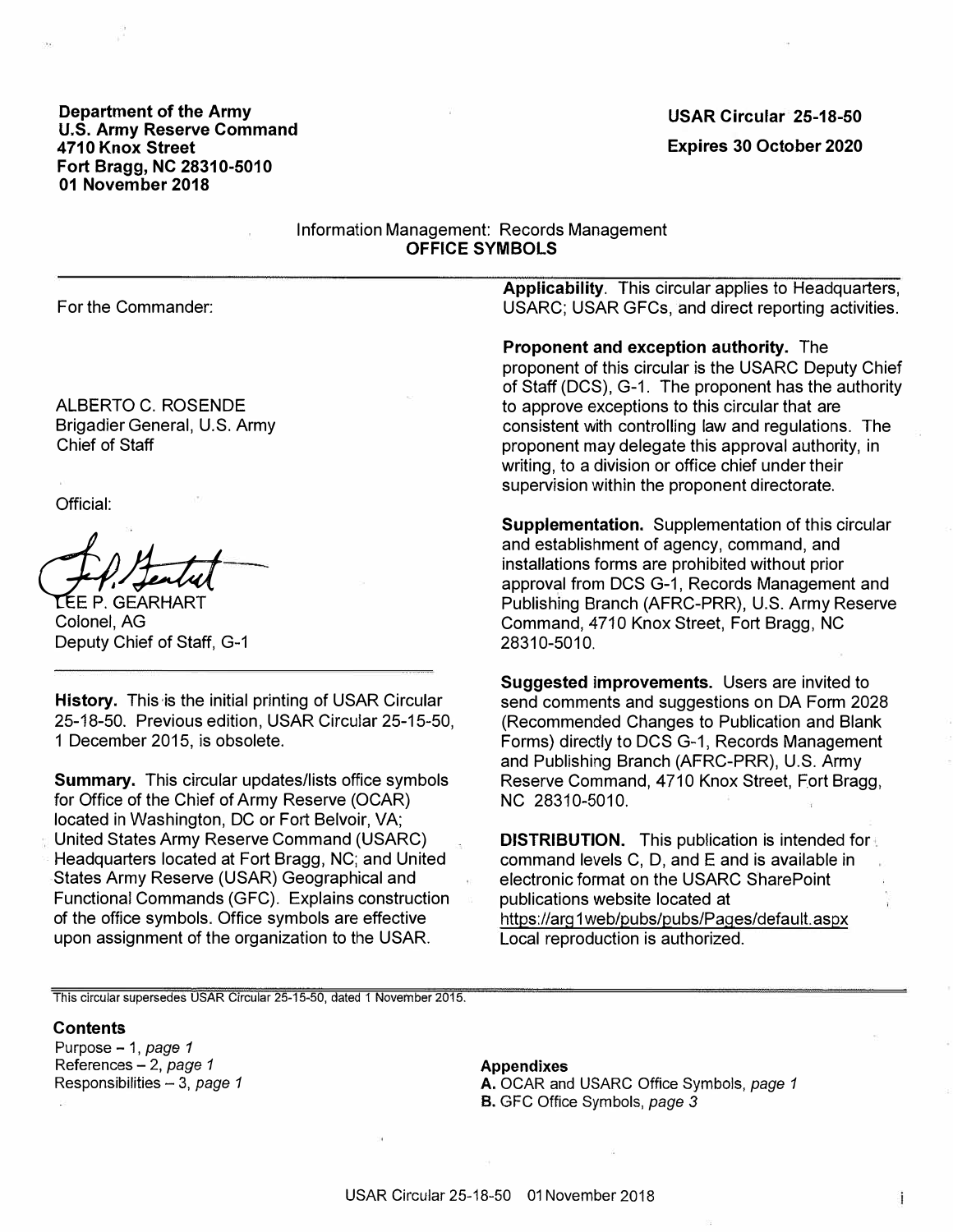### **1. Purpose**

a. This circular contains office symbols for Office of the Chief of Army Reserve (OCAR) located in Washington, DC and Fort Belvoir, VA; Headquarters, USARC (HQ USARC) located at Fort Bragg, NC; and basic office symbols for the USAR Geographical and Functional Commands (GFCs). It also explains the construction of the office symbols depicted in this directive.

b. Appendix A provides a list and explains the construction of OCAR and HQ USARC office symbols. Appendix B provides a list and explains the construction of the basic symbol for the GFC.

# **2. References**

a. Army Regulation 25-1, Army Information Technology.

b. Army Regulation 25-59, Office Symbols.

# **3. Responsibilities**

a. The USARC G-1, Records Management and Publishing Branch (RMPB), will assign office symbols to staff elements of OCAR, HQ USARC, and the GFCs.

b. All GFC deputies or Assistant Chiefs of Staff, G-1, will-

(1) Assign office symbols to their headquarters' staff agencies and subordinates.

(2) Publish a circular at least once every two years explaining construction of office symbols and listing their current headquarters and subordinates' office symbols. Forward a copy of the circular to USARC, G-1, RMPB.

c. All other agencies and activities will send any requests for office symbol changes or new office symbols to the USARC G-1, RMPB.

# **APPENDIX A**

# **Army Reserve (AR) Staff (OCAR and USARC Headquarters) Office Symbols**

### **A-1. Construction of office symbols**

a. Office symbols are constructed as follows:

(1) The office symbols consist of a maximum of nine letters. Hyphens separate the 4th and 5th letters and 7th and 8th letters, e.g., AFRC-OPT-T.

(2) For OCAR, the Department of the Army assigned the first four letters (DAAR). The USARC G-1, RMPB assigned the 5th through the 9th letters. The 5th and 6th letters represent a principal subdivision of the command group, a directorate, or a general or special staff agency. The 7th letter represents a division within a directorate or special staff office. The 8th and 9th letters represents a division or section within the directorate/staff agency.

(3) For HQ USARC, the U.S. Army Forces Command assigned the first four letters (AFRC). The USARC G-1, RMPB assigned the 5th through the 9th letters. The 5th and 6th letters represent a principal subdivision of the command group, a directorate, or a general or special staff agency. The 7th letter represents a division within a directorate or special staff office. The 8th and 9th letters represents a division or section within the directorate/staff agency.

b. A change in the name of an activity does not justify a change in the office symbol.

#### **A-2. Office symbols for Office of the Chief of Army Reserve (OCAR) staff, Washington, DC and Fort Belvoir, VA:**

| Directorate, Office, or Division                                                                         | <b>Office Symbol</b> |
|----------------------------------------------------------------------------------------------------------|----------------------|
| Chief of Army Reserve (CAR) DAAR-ZA                                                                      |                      |
| <b>CAR Executive Officer (CAR XO) DAAR-ZX</b>                                                            |                      |
| <b>Assistant Chief, Army Reserve  DAAR-ZB</b><br>(ACAR)                                                  |                      |
| Deputy Chief, Army Reserve (IMA)  DAAR-ZC<br>(DCAR)                                                      |                      |
|                                                                                                          |                      |
| Secretary of the General Staff DAAR-ZDS                                                                  |                      |
|                                                                                                          |                      |
| <b>Contract Admin Support Office  DAAR-ZDC</b><br>(CASO)                                                 |                      |
| <b>Command Chief Warrant Officer DAAR-WO</b><br>(CCWO)                                                   |                      |
| <b>Command Sergeant Major (CSM) DAAR-CM</b>                                                              |                      |
| (Personal Staff)                                                                                         |                      |
| Staff Judge Advocate (SJA)  DAAR-JA                                                                      |                      |
| General Officer Mgt Office (GOMO). DAAR-GO                                                               |                      |
| (Special Staff)<br>Private, Public, & Partnership Office (P3O)                                           |                      |
| Army Reserve Communications) DAAR-ARC<br>(ARC)                                                           |                      |
| Legislative Affairs Division (LAD) DAAR-LA                                                               |                      |
| (Coordinating Staff)                                                                                     |                      |
| OCAR G-1.<br>Budget Integration Office DAAR-HRB<br>Strategy & Integration Directorate  DAAR-HRS<br>(SID) |                      |
| Senior Leader Development Office  DAAR-HRL                                                               |                      |

Health Affairs.................................... DAAR-MD

1 USAR Circular 25-18-50 01 November 2018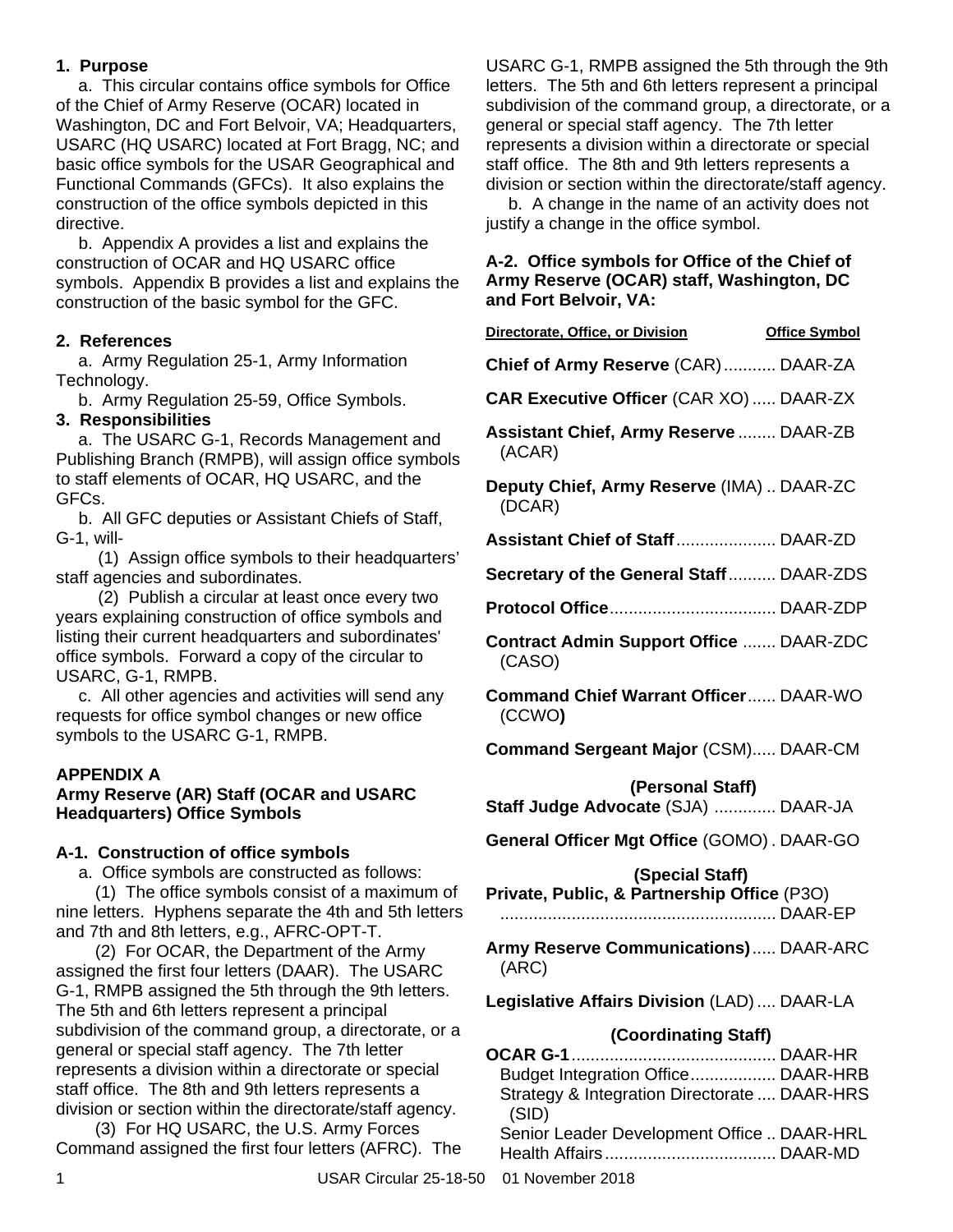| Deputy Chief of Staff, G-3/5/7 DAAR-OP |  |
|----------------------------------------|--|
|                                        |  |
|                                        |  |
|                                        |  |
|                                        |  |
|                                        |  |
|                                        |  |
|                                        |  |
|                                        |  |
| Force Management Div  DAAR-OPF         |  |
|                                        |  |

#### **Directorate of Resource & Installation**

| Management (DRIM) DAAR-RM                                           |  |
|---------------------------------------------------------------------|--|
| Financial Mgmt Systems Div DAAR-RMF                                 |  |
|                                                                     |  |
| Programs, Analysis & Evaluation DAAR-RMP<br>(PA&E)                  |  |
| Strategic Equipping Division  DAAR-LG                               |  |
| Army Reserve Installation DAAR-IM<br>Management Directorate (ARIMD) |  |
|                                                                     |  |

**CAR Action Group/G-5** ......................DAAR-CAG

#### **A-3. Office symbols for U.S. Army Reserve Command Headquarters staff, Fort Bragg, NC:**

| Directorate, Office, or Division               | <b>Office Symbol</b> |
|------------------------------------------------|----------------------|
| Commanding General (CG) AFRC-CG                |                      |
| <b>Command Executive Officer (CXO) AFRC-CX</b> |                      |
| Deputy Commanding General  AFRC-DCG            |                      |

 **(DCG) Chief of Staff (CoS)**............................AFRC-CS

Protocol Office ..................................AFRC-CSP Secretary of the General Staff ..........AFRC-CSG Continuous Process Improvement ...AFRC-CSC Office (CPIO) Knowledge Management (KM) .........AFRC-CSX

**Command Chief Warrant Officer** .....AFRC-WO **(CCWO)**

**Command Sergeant Major (CSM)**.....AFRC-CM

#### **(Personal Staff)**

| <b>Office of the Inspector General (IG). AFRC-IG</b> |  |
|------------------------------------------------------|--|
| Assistance Branch  AFRC-IGA                          |  |
| Investigations Branch  AFRC-IGB                      |  |
|                                                      |  |

| Staff Judge Advocate (SJA)  AFRC-JA  |                                                               |
|--------------------------------------|---------------------------------------------------------------|
| Admin & Civil Law Div AFRC-JAC       |                                                               |
| Employment & Labor Law Div  AFRC-JAL |                                                               |
| Operational Law Div  AFRC-JAO        |                                                               |
| Fiscal/Ethics Law Div AFRC-JAE       |                                                               |
| Military Criminal Law Div  AFRC-JAM  |                                                               |
|                                      | $\mathbf{11} \cap \mathbf{1} \cap \mathbf{2} \cap \mathbf{3}$ |

| <b>Command Chaplain Directorate AFRC-CH</b>                                                                                                                                                              |
|----------------------------------------------------------------------------------------------------------------------------------------------------------------------------------------------------------|
|                                                                                                                                                                                                          |
| (Special Staff)<br>HQ USARC Public Affairs  AFRC-PA<br>Office (PAO)                                                                                                                                      |
| Internal Review (IR)  AFRC-IR<br>Audit and Follow-up Div AFRC-IRR<br>Program Mgmt & External  AFRC-IRM<br><b>Audit Liaison Div</b>                                                                       |
| Office of Army Reserve History  AFRC-MH<br>Military History Det Tng Pgm AFRC-MHT<br>Museum & Historical Artifact  AFRC-MHM<br><b>Collection Activities</b><br>AR Historical Research Collection AFRC-MHR |
| <b>Contract Administration Support AFRC-CA</b><br>Office (CASO)                                                                                                                                          |
| Equal Opportunity Office (EO)  AFRC-EO                                                                                                                                                                   |
| <b>Equal Employment Opportunity  AFRC-EEO</b><br>Office (EEO) (located at Fort McCoy)                                                                                                                    |
| Army Reserve Health Affairs AFRC-MD                                                                                                                                                                      |
| Civilian Personnel Management  AFRC-CPM<br>Office (CPMO)                                                                                                                                                 |
| (Coordinating Staff)<br>Army Reserve Installation  AFRC-IM<br><b>Management Directorate (ARIMD)</b>                                                                                                      |
| Deputy Chief of Staff, G-1  AFRC-PR<br>Records Management & Publishing. AFRC-PRR<br>Branch (RMPB)<br>Resource Management Office AFRC-PRB                                                                 |
| (RMO)<br>Adjutant General Div (AGD)  AFRC-PRA<br>Manning Div (MND)  AFRC-PRM<br>Personnel Management Div (PMD) AFRC-PRP<br>Soldier & Family Readiness  AFRC-PRF<br>Office (SFRO)                         |
| Services and Support Div (SSD)  AFRC-PRS                                                                                                                                                                 |
| Deputy Chief of Staff, CIO/G-6  AFRC-CI<br>Network Enterprise Center (NEC)  AFRC-CIE<br>Operations TAC C4 Division  AFRC-CIO<br>Cybersecurity Program Mgmt AFRC-CII                                      |
| Deputy Chief of Staff, G-3/5/7/FM AFRC-OP                                                                                                                                                                |
| Deputy Chief of Staff, G-2  AFRC-IN                                                                                                                                                                      |
| Deputy Chief of Staff G-33 AFRC-OPO                                                                                                                                                                      |

Contract & Fiscal Law Div ................ AFRC-JAK

**(Operations)**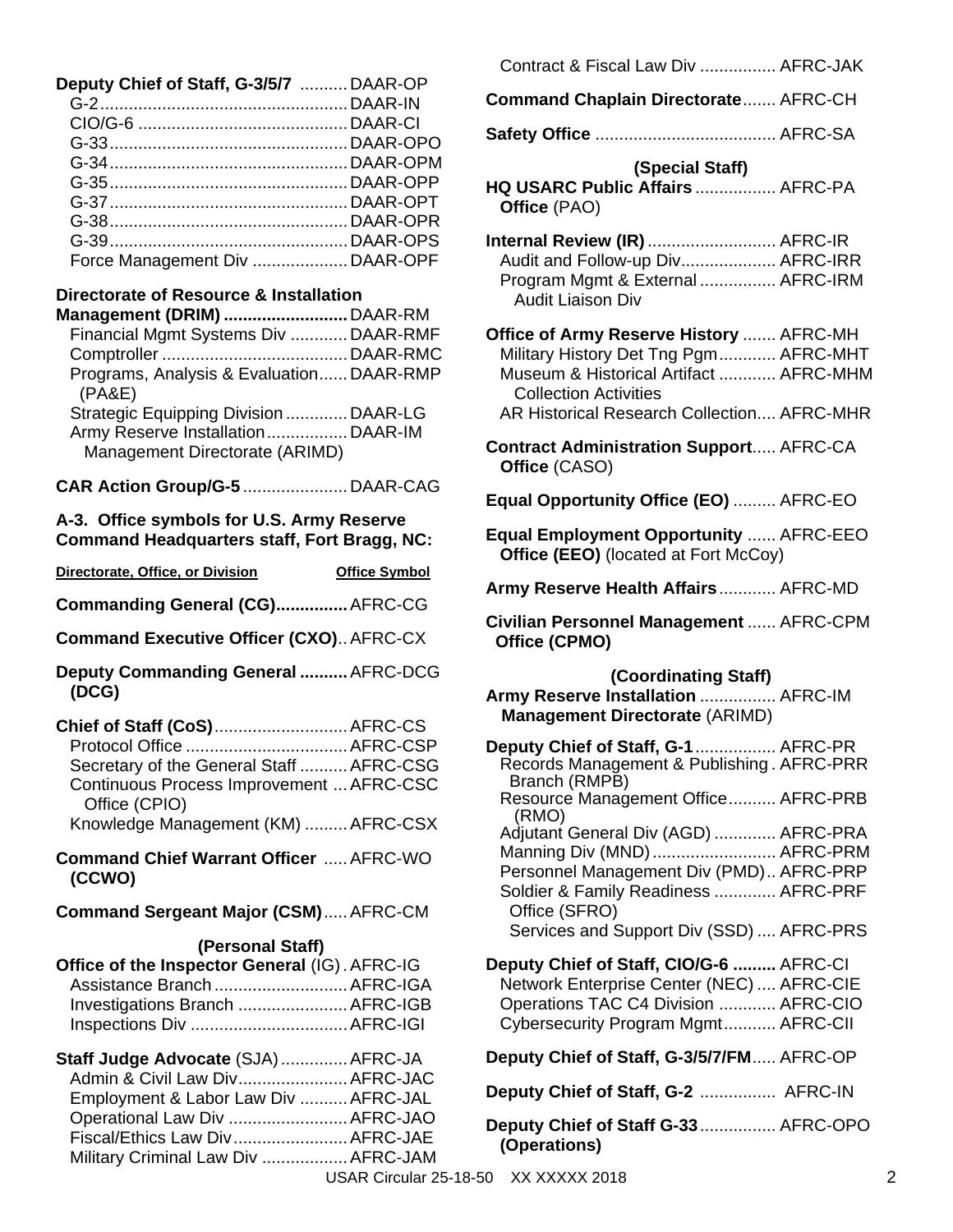| Mobilization Div AFRC-OPO-P<br>Readiness Div AFRC-OPO-R<br>Homeland Operations Office (HLO) AFRC-OPO-H<br>Operations Div AFRC-OPR-O                                                                                 |  |
|---------------------------------------------------------------------------------------------------------------------------------------------------------------------------------------------------------------------|--|
| Deputy Chief of Staff, G-34  AFRC-OPM<br><b>Protection</b>                                                                                                                                                          |  |
| Law Enforcement (LE) Div AFRC-OPM-L<br>Antiterrorism (AT) Div  AFRC-OPM-A<br>Physical Security (PS) Div  AFRC-OPM-P                                                                                                 |  |
| Deputy Chief of Staff Plans (G-35)  AFRC-OPP                                                                                                                                                                        |  |
| Deputy Chief of Staff (G-37) AFRC-OPT<br><b>Training</b>                                                                                                                                                            |  |
| Collective Training (CT) Div AFRC-OPT-C<br>Individual & Leader Training (IT) Div AFRC-OPT-I<br>Leader Development Div (LDD) AFRC-OPT-L<br>Training Integration Div (TID)  AFRC-OPT-T<br>Fusion Cell (FC) AFRC-OPT-F |  |
| Resource Management (G-38)  AFRC-OPR                                                                                                                                                                                |  |
| <b>Directorate</b><br>Operations Div AFRC-OPR-O                                                                                                                                                                     |  |
| Cyber & Information (G-39) AFRC-OPS<br><b>Operations</b>                                                                                                                                                            |  |
| Force Management (FMD) AFRC-OPF<br><b>Directorate</b>                                                                                                                                                               |  |
| Force Management Div  AFRC-OPF-M<br>Requirements Div  AFRC-OPF-R<br>Authorizations Div AFRC-OPF-A                                                                                                                   |  |
| Aviation & Watercraft Directorate  AFRC-OPA<br>JET Training DET  AFRC-OPA-J                                                                                                                                         |  |
| Deputy Chief of Staff, G-4  AFRC-LG<br>Administration, Resources, &  AFRC-LGA<br><b>Transportation Div</b>                                                                                                          |  |
| Supply & Services (S&S) Div AFRC-LGS<br>Maintenance Div  AFRC-LGM<br>Logistics Management Div AFRC-LGL                                                                                                              |  |
| Deputy Chief of Staff, G-8  AFRC-CO<br>Rsv Pers-Army (RPA) Budget Div  AFRC-COP<br>Operations and Maintenance AFRC-COM                                                                                              |  |
| <b>Budget Div</b><br>Control Division  AFRC-COT<br>USAR Pay Management Div  AFRC-COO                                                                                                                                |  |
| HQ & HQ CO. HHC USARC  AFCS-STB-HC                                                                                                                                                                                  |  |
| Support Troop BN (STB)  AFCS-STB                                                                                                                                                                                    |  |

#### **APPENDIX B**

#### **Construction of office symbols for**

Geographical and Functional Commands (GFC) and direct reporting units.

a. Symbols consist of a maximum of 10 letters. Hyphens separate the 4th and 5th letters; and the 7th and 8th letters; e.g., AFRC-XXX-XXXX.

b. The FORSCOM assigned the first four letters. The 5th through 7th letters are assigned by the USARC, G-1, RMPB. The 8th, 9th, and 10th letters are assigned by the GFC and will represent a principal subdivision of the command group, a directorate, a general or special staff office, a special staff officer reporting directly to the command group, or a subordinate division, brigade, battalion, or company.

c. For standardization, office symbols identifying staff offices at subordinate activities will closely conform to HQ USARC staff office symbols in appendix A.

d. A change in the name of an activity does not justify a change in the office symbol.

e. Basic office symbols are as follows:

### **Name/location Construction Office Symbol**

#### **Geographical Commands:**

| 1st Mission Support Command (MSC) AFRC-CPR |
|--------------------------------------------|
| (Fort Buchanan, PR)                        |
| 7th Mission Support Command (MSC) AETS-RCQ |
| (Kaiserslautern, Germany)                  |
| 9th Mission Support Command  APIX-         |
| (MSC) (Fort Shafter Flats, Hawaii)         |
| 63d Readiness Division (RD)  AFRC-SCA      |
| (Moffett Field, CA)                        |
| 81st Readiness Division (RD)  AFRC-SSC     |
| (Fort Jackson, SC)                         |
| 88th Readiness Division (RD)  AFRC-SWI     |
| (Fort McCoy, WI)                           |
| 99th Readiness Division (RD)  AFRC-SNJ     |
| (Fort Dix, NJ)                             |
|                                            |

# **Functional Commands**:

| 3d Medical Deployment Support Command      |
|--------------------------------------------|
| (MDSC) (Fort Gillem, GA)  AFRC-MGA         |
| 75th Training Command (TC)  AFRC-TTX       |
| (Houston, TX)                              |
| 76th Operational Response  AFRC-ORC        |
| Command (ORC) (Fort Douglas, UT)           |
| 79th USAR Sustainment Support  AFRC-RCA    |
| Command (SSC) (Los Alamitos, CA)           |
| 80th Training Command (TC) AFRC-TVA        |
| (Richmond, VA)                             |
| 84th Training Command (TC) AFRC-ATC        |
| (Fort Knox, KY)                            |
| 85th Army Reserve Support Command AFRC-WIL |
| West (ARSC-West) (Arlington Heights, IL)   |
|                                            |